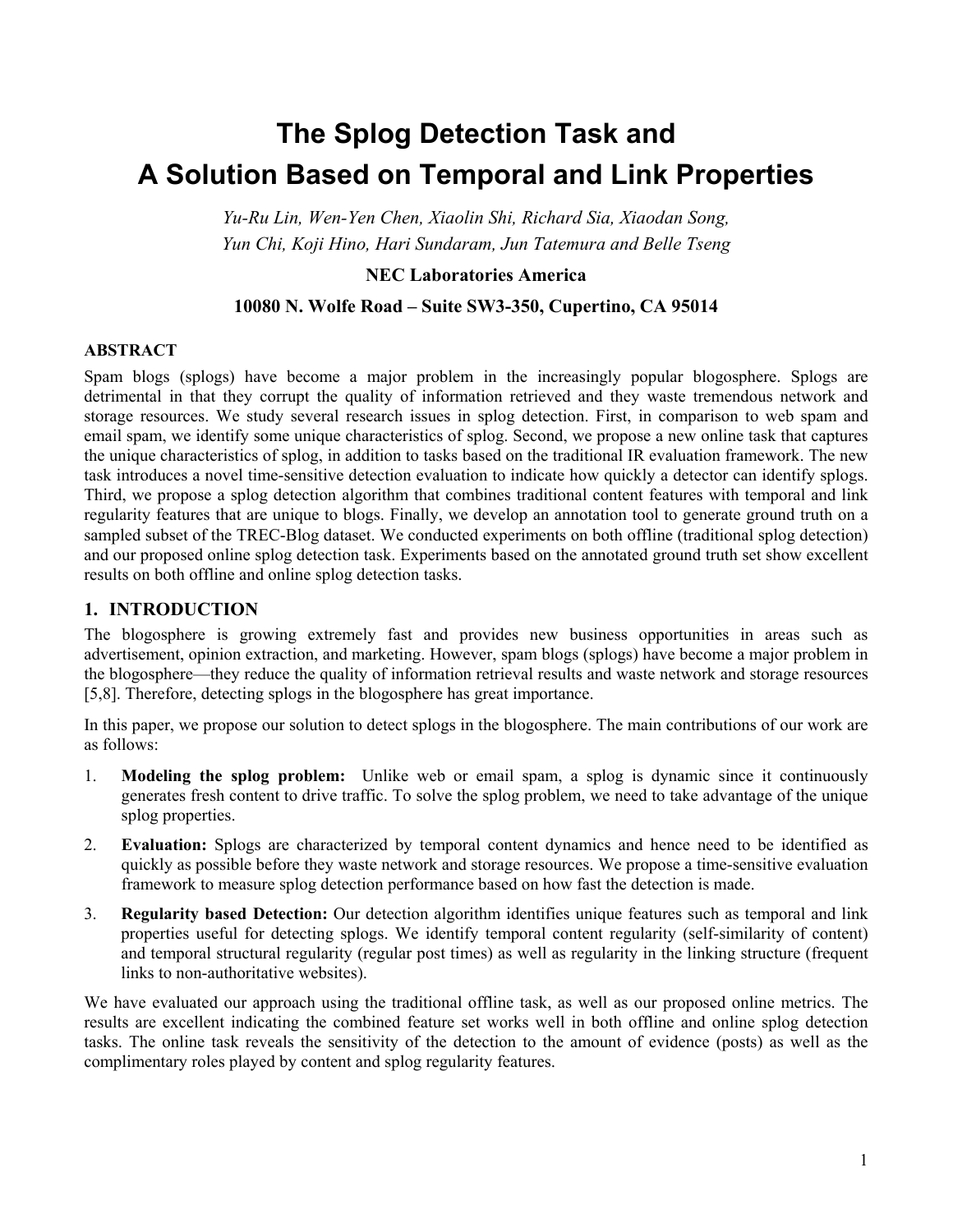Most of previous work in spam detection comes from web spam detection. Prior work to detect web spams can be further categorized into content analysis [6,7] and link analysis [2,3]. Our work combines traditional features with temporal and link features that are unique to blogs.

The rest of this paper is organized as follows. In the next section we provide a high-level definition of splogs; we shall also discuss splog characteristics and how splog differ from web sites. In section 3, we provide the online task definition and also provide a baseline offline splog detection task. In section 4, we present out splog detection framework and we discuss our proposed regularity (temporal and link) based features. In section 5, we discuss data pre-processing and our annotation tool to label data. In section 6, we present out experimental results and we present our conclusions in section 7.

# **2. WHAT ARE SPLOGS?**

In this section, we provide a high-level definition of *splogs* and the splog problem we face today (Section 2.1), the typical splog characteristics (Section 2.2), and the differences between splog and other types of spam (Section 2.3).

# **2.1 Working definition of splogs**

Spam blogs, which are called *splogs*, are undesirable weblogs that the creators use solely for promoting affiliated sites [1]. As blogs became increasingly mainstream, the presence of splogs has a detrimental effect in the blogosphere. According to multiple reports, the following are alarming statistics.

- 10-20% of blogs are splogs. For the week of Oct. 24, 2005, 2.7 million blogs out of 20.3 million are splogs [8].
- An average of 44 of the top 100 blogs search results in the three popular blog search engines came from splogs [8].
- 75% of new pings came from splogs; more than 50% of claimed blogs pinging *weblogs.com* are splogs [5].

The statistics exhibit serious problems caused by splogs, including (1) the degradation of information retrieval quality and (2) the tremendous waste of network and storage resources.



**Figure 1: Splogs use different schemes to achieve spamming. "B" represents a blog, "S" represents a splog, and "W" refers to an affiliate site. There is usually a profitable mechanism (Ads/ppc) in the splog or affiliated site(s).**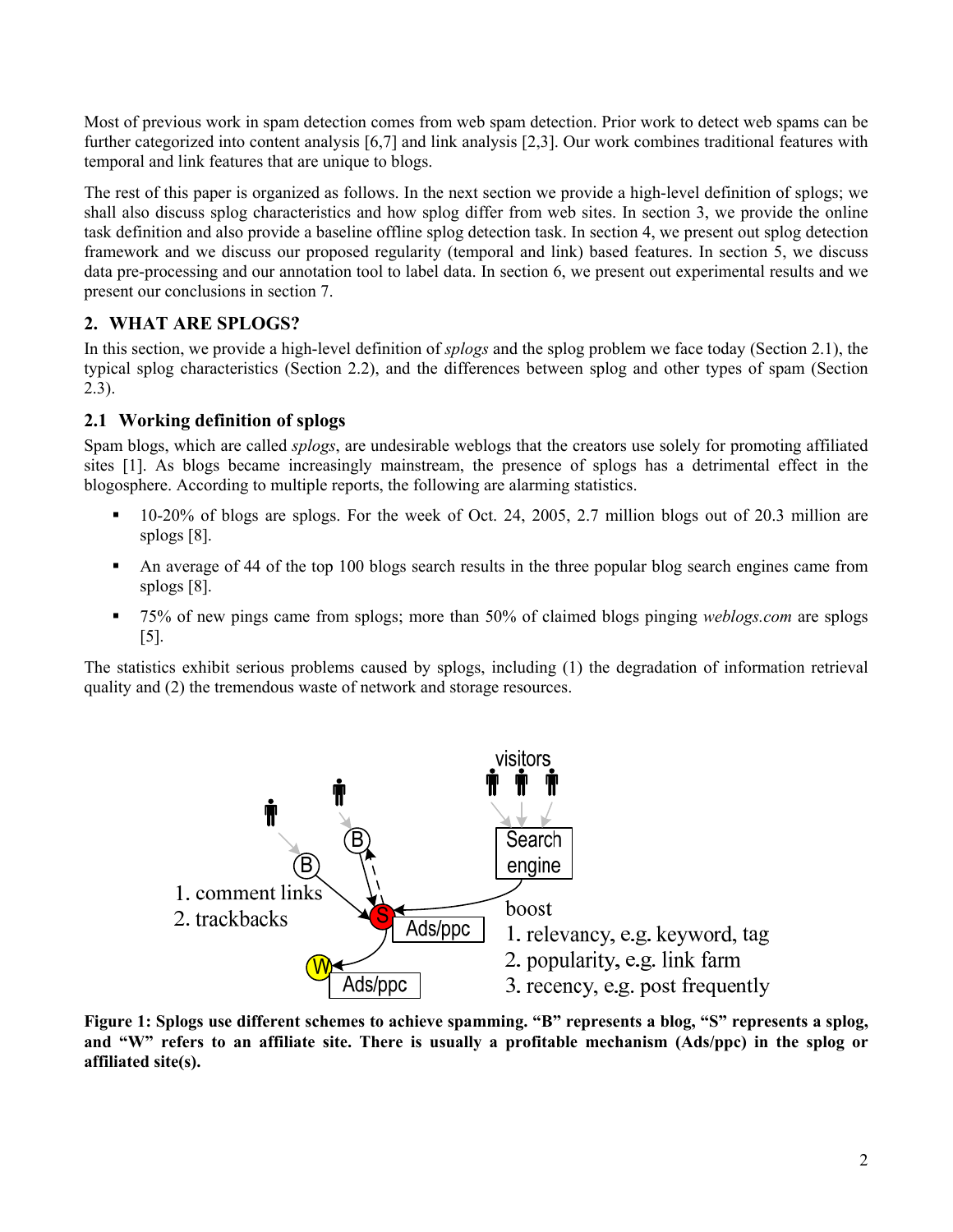Figure 1 illustrates the overall scheme taken by splog creators. Their motive is to drive visitors to affiliated sites (including the splog itself) that have some *profitable mechanisms*. By profitable mechanism, we refer to webbased business methods, such as search engine advertising programs (e.g. *Google AdSense*) or pay-per-click (ppc) affiliate programs. There are several schemes used by spammers to increase the visibility of splogs by getting indexed with high ranks on popular search engines. To deceive the search engine, the spammer may boost (1) relevancy (e.g. via keyword stuffing), (2) popularity (e.g. via link farm), or (3) recency (e.g. via frequent posts), based on some ranking criteria used by search engines. The increased visibility is unjustifiable since the content in splogs is often nonsense or stolen from other sites [1]. The spammer also attacks regular blogs through comments and trackbacks to boost the splog ranking.

# **2.2 Typical splog characteristics**

In a typical splog, content is usually generated by machines in order to attract visitors through their appearance in either search engines or individual blogs. By splog, we refer to a blog created by an author who has the intention of spamming. Note that a blog that may contain spam in the form of comment spam or trackback spam is not considered a splog.

There are typical characteristics observed in splogs:

- 1. **Machine-generated content:** splog entries are generated automatically, usually nonsense, gibberish, repetitive or copied from other blogs or websites.
- 2. **No value-addition:** splogs provide useless or no unique information to their readers. There are blogs using automatic content aggregating techniques to provide useful service such as podcasting—these are legitimate blogs because of their value addition.
- 3. **Hidden agenda, usually an economic goal:** splogs have commercial intention that can be revealed if we observe any affiliate ads or out-going links to affiliate sites.

Some of these characteristics, such as no value-addition or hidden agenda, can also be found in other types of spams (e.g. web spam). However, splogs have unique properties that will be highlighted in the next section.

# **2.3 Uniqueness of splogs**

Splogs are different from web spams in the following aspects.

- 1. **Dynamic content:** blog readers are mostly interested in recent entries. Unlike web spams where the content is static, a splog continuously generates fresh content to drive traffic.
- 2. **Non-endorsement link:** A hyperlink is often interpreted as an endorsement of other pages. It is less likely that a web spam gets endorsements from normal sites. However, since spammers can create hyperlinks (comment links or trackbacks) in normal blogs, links in blogs cannot be simply treated as endorsements.

Because of these two significant differences, the splog problem is different from that of traditional web spam as discussed next.

## **3. TASK DEFINITION**

In this section we propose our evaluation methodology for comparing splog detection techniques on TREC blog dataset. We first describe the detection task framework in Section 3.1. Next, two detection tasks used in traditional information retrieval are given in Section 3.2. In Section 3.3 we propose an online detection task with novel assessment method.

# **3.1 Framework for detection task**

The objective of a splog detector is to remove unwanted blogs. Blog search engines need splog detectors to improve the quality of their search results. Blog search engines differ from general web search engines in their growing contents – namely feeds. The detection decision is performed on a blog that consists of a growing list of entries. Because entries become available gradually, there can be time delay to gather enough evidences (i.e.,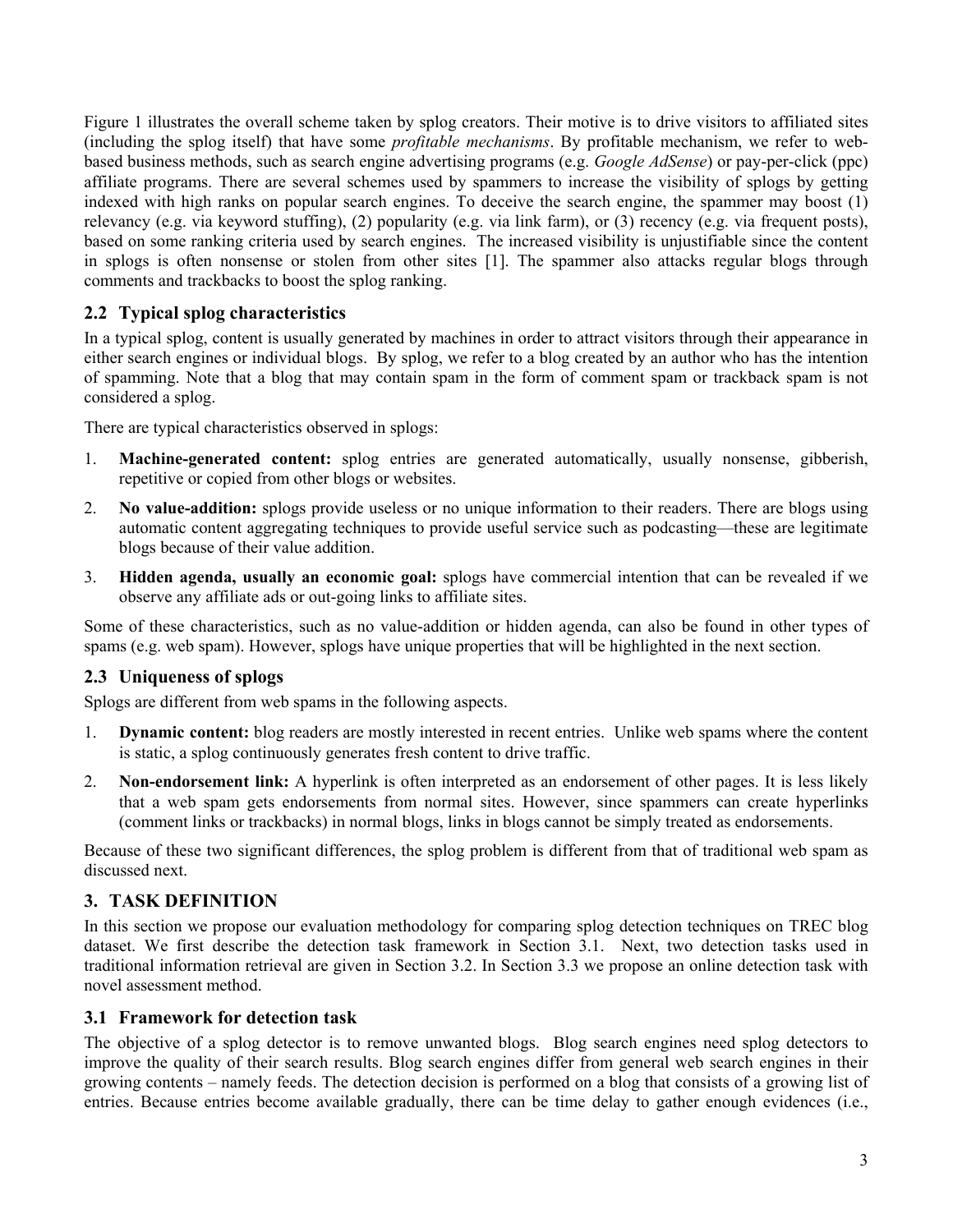entries) for detection. Since a splog will persist in the index until it is detected, earlier detection with few evidences is crucial for the overall search quality. We refer a detector that can make a decision with less evidence *fast*.

An illustration of how early splog detection is beneficial is shown in Figure 2. The grid represents how the amount of entries (x-axis) increases over time for each blog (y-axis). For a specific time, the gray area denoted by "downloaded in the storage" shows the number of blogs discovered with the corresponding amount of entries. As time passes, more blogs are indexed as well as growing amounts of entries, as shown by the dashed border and arrows.



### **Figure 2: Blogs are discovered and downloaded over time. Similarly, the amount of entries downloaded grows over time. The gray area represents blog data that have been downloaded, and the dashed border and arrows show the downloading process continuing over time.**

The target objective for blog search engines is to detect splogs as early as possible. As a result, we need to measure the speed of splog detection. Traditional detectors are evaluated *offline*, where a batch of data is inputted into the detector and some performance metrics are calculated on the detection results. Because we want to also evaluate the speed of splog detection, we propose an *online* detection evaluation. Another aspect of evaluation depends on the availability of ground truth information. Both offline and online detection can be evaluated with or without ground truth. Accordingly, there are four tasks as identified in Table 1.

**Table 1: Four detection tasks are identified based on Offline and Online detections.** 

| Dataset $\setminus$ Task Type | Offline       | Online            |  |
|-------------------------------|---------------|-------------------|--|
|                               | (Traditional) | (Time-Sensitive)  |  |
| <b>With Ground Truth</b>      | TASK 1        | TASK <sub>3</sub> |  |
|                               |               |                   |  |

## **3.2 Traditional IR-based detection**

To compare different detection methods, there are two evaluation frameworks used in traditional information retrieval research and also widely applied in many TREC tracks.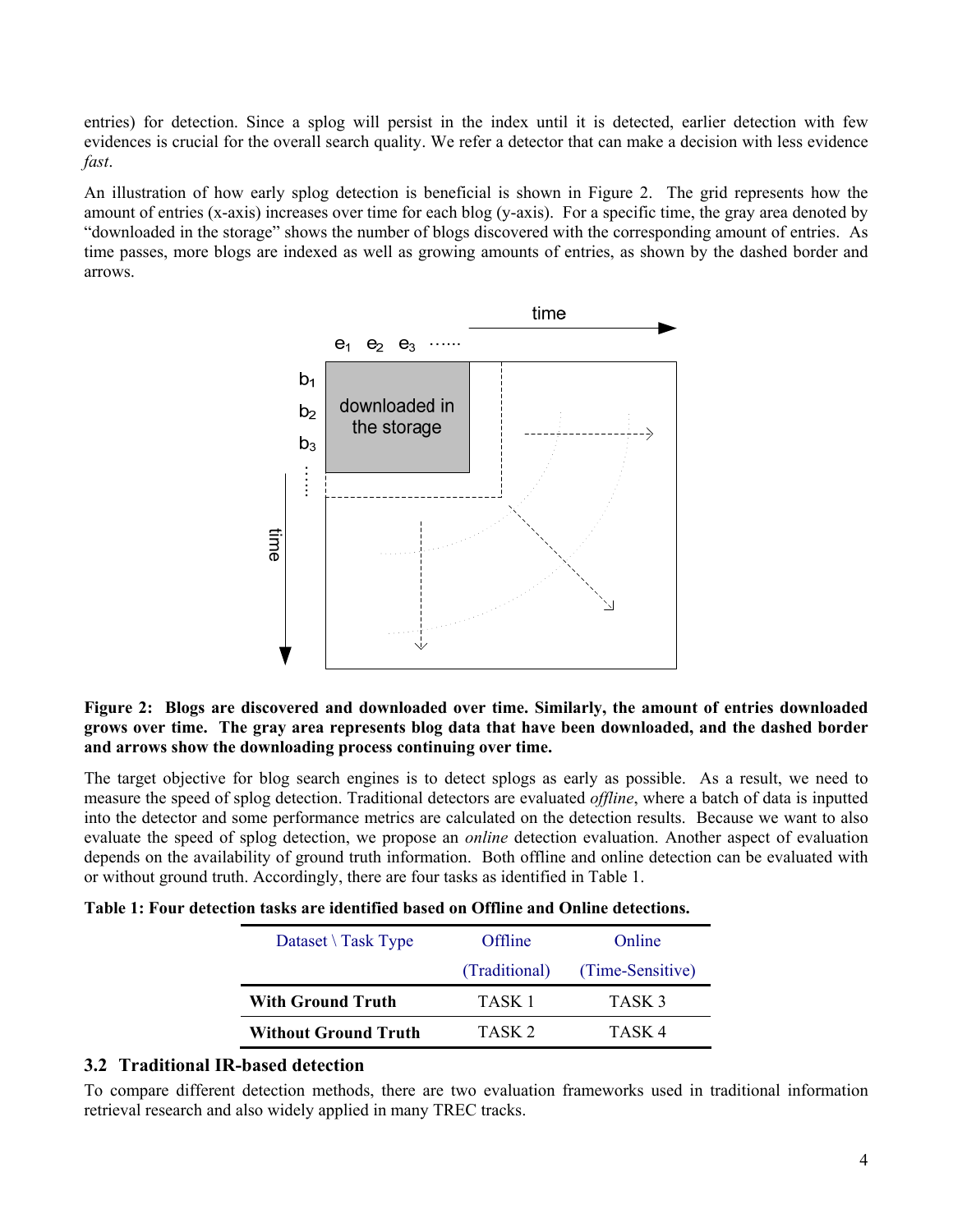#### *3.2.1 Evaluation with ground truth*

Evaluation is designed to compare detectors for an input set of blogs. Given a set of input blogs *B* with labels, the detectors can be evaluated by *k*-fold cross-validation, where the performance can be measured by metrics such as precision/recall, AUC, or ROC plot.

#### *3.2.2 Evaluation without ground truth*

To evaluate detector performances on a large dataset, there will be limited amount of labeled ground truth. Each detector makes its decision on the large dataset, and returns the detection results as a ranked list. The detector performance is evaluated by measuring the precision at top N (precision@N) of the ranked list based on pooling of multiple detection lists.

Based on the availability of ground truth, splog detectors can be compared using one of the above offline evaluations. However to measure the speed of detection efficiency, we propose an online detection framework.

#### **3.3 Online detection**

As discussed above, the benefit of early splog detection is to quickly remove entries by splogs from the search index. Hence, we propose a new framework to evaluate time-sensitive detection performance.

We want to measure the detection performance on newly discovered blogs and observe how the decisions on these blogs can improve as more entries are available. First, blogs in the dataset are partitioned based on the time of discovery (i.e., the first appearance in the dataset). We assume the splog detector evaluates the blog contents at uniform frequency, i.e.  $t_0 = t$ ,  $t_1 = t + \Delta t$ , …,  $t_k = t + k\Delta t$ .  $B(t_i)$  is defined as a partition that consists of blogs discovered after time  $t_{i-1}$  and before  $t_i$ .  $B(t_0)$  is the initial training set, usually given with labels (splog or nonsplog).



**Figure 3: Online time-sensitive evaluation performance.** 

For each partition  $B(t_k)$  ( $k > 0$ ), the detector gives a decision at time  $t_i$  ( $j \ge k$ ), for which the performance  $p_{ik}$  is measured.  $p_{ik}$  is the detection performance at time  $t_i$  on the partition at  $t_k$  ( $B(t_k)$ ). In order to measure the speed of detection, we are interested in how the detector performance  $p_{jk}$  improves as *j* increases. Then, we introduce an overall performance measure of all decisions made with a specific delay. More specifically, for each delay  $i = j$ *k*, the overall performance  $P_i$  is given as an average, where  $P_i = E[p_{ik} | i = j - k]$ . The performance is plotted with *i* on the x-axis as shown in Figure 3, to demonstrate how quickly the detector can make a good decision. Note that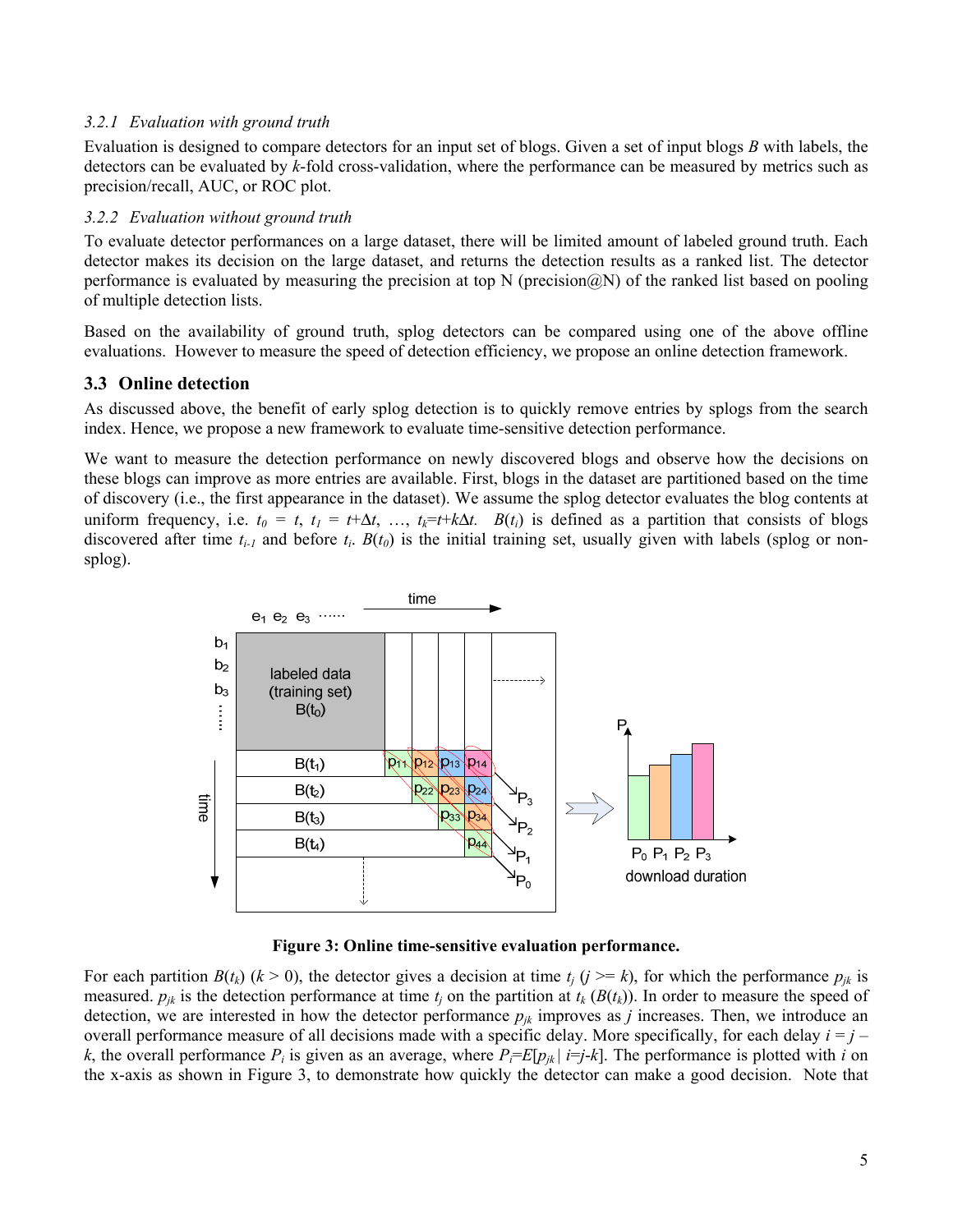each performance  $p_{jk}$  is measured based on the same evaluation metrics as the traditional offline evaluations. We expect the proposed online evaluation to provide significant insights on early detection of splogs.

# **4. OUR DETECTION METHOD**

We have developed new techniques for splog detection based on temporal and linking patterns, which are unique features that distinguish blogs from regular web pages.

Due to the special characteristics of splogs, traditional content-based or link-based spam detection techniques are not sufficient. It is difficult to detect spams for individual pages (i.e., entries) by content-based techniques, since a splog can steal (copy) content from normal blogs. Link-based techniques based on propagation of trust from legitimate sites will work poorly for blogs since spammers can create links (comments and trackbacks) from normal blogs to splogs.

Our observation is that a blog is a growing sequence of entries rather than individual pages. We expect that splogs can be recognized by their abnormal temporal and link patterns observed in entry sequences, since their motivation is different from normal, human-generated blogs. In a splog, the content and link structures are typically machine-generated (possibly copied from other blogs / websites). The link structure is focused on driving traffic to a specific set of affiliate websites. To capture such differences, we introduce new features, namely, temporal regularity and link regularity, which are described in the following subsection.

# **4.1 Baseline features**

We shall now discuss the content based features used in this work – these will serve as the baseline feature set as they are widely used in splog detection. We use a subset of the content features presented in [7]. These features are used to distinguish between two classes of blogs – normal and splogs, based on the statistical properties of the content.

In this work we extract features from five different parts of a blog: (1) tokenized URLs, (2) blog and post titles, (3) anchor text, (4) blog homepage content and (5) post content. For each category we extract the following features: word count  $(w_c)$ , average word length  $(w_l)$  and a vector containing the word frequency distribution  $(w_f)$ . In this work, each content category is analyzed separately from the rest for computational efficiency.

## *4.1.1 feature selection using Fisher linear discriminant analysis (LDA)*

We need to reduce the length of the vector  $w_f$  as the total number of unique terms (excluding words containing digits) is greater than 100,000 (this varies per category, and includes non-traditional usage such as "helloooo"). This can easily lead to over fitting the data. Secondly, the distribution of the words is long-tailed – i.e. most of the words are rarely used.

We expect good feature subsets contain features highly correlated with (predictive of) the class, but uncorrelated with each other. The objective of Fisher LDA is to enable us to determine discriminative features while preserving as much of the class discrimination as possible. The solution is to compute the optimal transformation of the feature space based on a criterion that minimizes the within-class scatter (of the data set) and maximizes the between-class scatter simultaneously. This criterion can also be used as a separability measure for feature selection. We use the trace criteria,  $J = tr(S_w^{-1}S_b)$  where  $S_w$  denotes the within-class scatter and  $S_b$  denotes the between-class scatter matrix. This criterion computes the ratio of between-class variance to the within-class variance in terms of the trace of the product (the trace is just the sum of eigenvalues of  $S_w^{-1}S_b$ ). We select the top *k* eigenvalues to determine the key dimensions of the  $w_f$  vector.

# **4.2 Temporal regularity**

Temporal regularity captures consistency in timing of content creation (structural regularity), and similarity between contents (content regularity). *Content regularity* is given by the autocorrelation of the content, derived from computing a similarity measure on the baseline content feature vectors. We define a similarity measure based on the histogram intersection distance. *Structural regularity* is given by the entropy of the post time difference distribution. A splog will have low entropy, indicating machine generated content.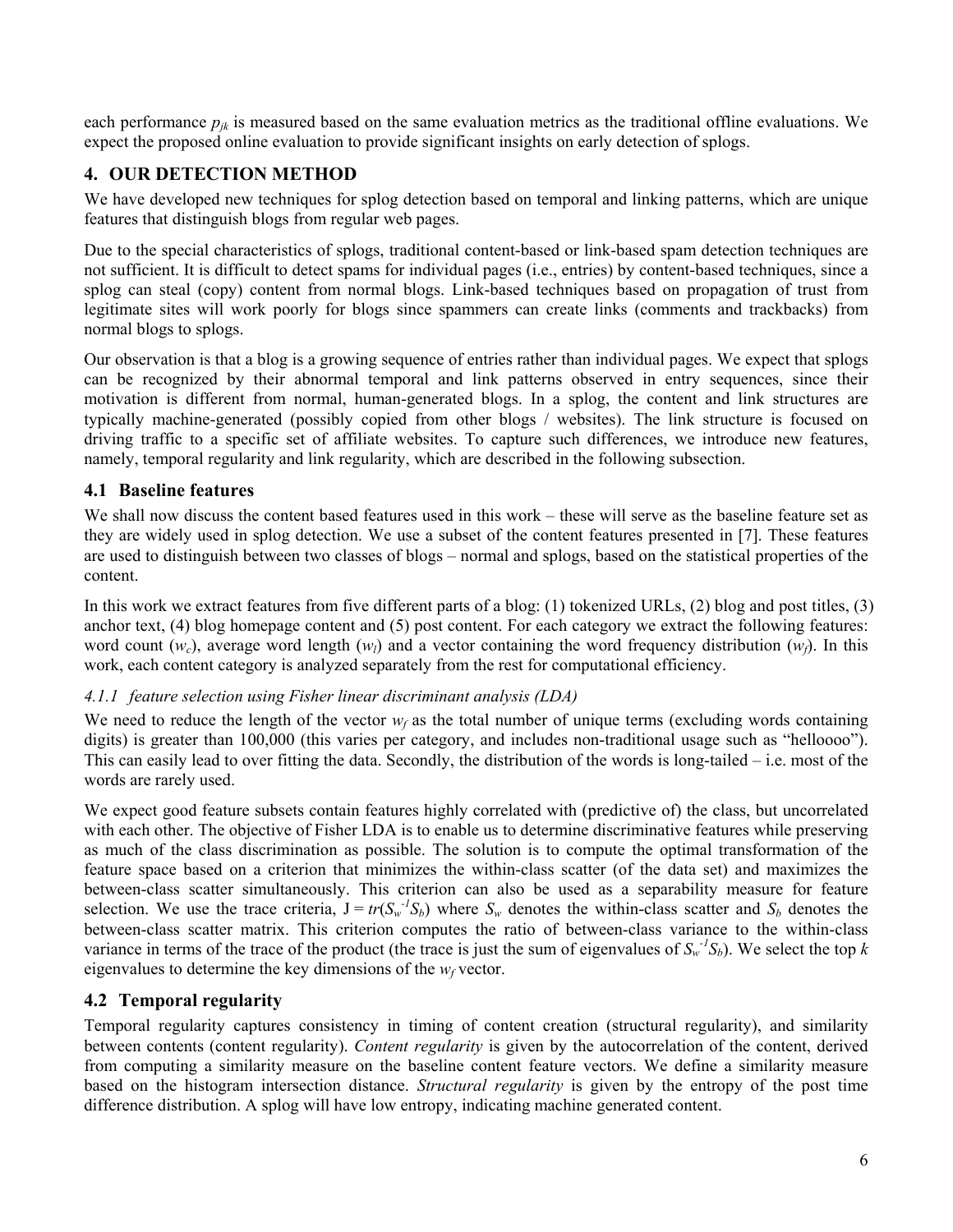#### *4.2.1 Temporal Content Regularity (TCR):*

We use the autocorrelation of the content to estimate the TCR value. Intuitively, the autocorrelation function (conventionally depicted as  $R(\tau)$ ) of a time series is an estimate of how a future sample is dependent on a current sample. A noise like signal will have a sharp auto-correlation function, while a highly coherent signal's autocorrelation function will fall off gradually. Since splogs are usually finally motivated, we conjecture that their content will be highly similar over time. However human bloggers will tend to post over a diverse set of topics, leading to a sharper autocorrelation function. We define TCR as a self-similarity measure of content and compute it by auto-correlation.



**Figure 4: The figure shows the difference in the autocorrelation function between a splog and a normal blog. Notice that auto-correlation function for a splog is very high and nearly constant, while the values for a normal blog are relatively low and fluctuate. These graphs have been derived from a splog and a normal blog from the TREC dataset.** 

We compute the discrete time autocorrelation function  $R(k)$  for the posts. The posts are time difference normalized – i.e. we are only interested in the similarity between the current post and a future post in terms of the number of posts in between (e.g. will the post after next be related to the current post), ignoring time. This is a simplifying assumption, but is useful when many posts do not have the time meta data associated with them. The autocorrelation function is defined as follows:

$$
R(k) = 1 - d(p(l), p(l+k)),
$$
  
\n
$$
d(p(l), p(l+k)) \triangleq 1 - E\left(\frac{|w_f(l) \cap w_f(l+k)|}{|w_f(l) \cup w_f(l+k)|}\right),
$$
\n<sup>(1)</sup>

Where E is the expectation operator,  $R(k)$  is the expected value of the autocorrelation between the current  $l^{th}$  post and the  $(l+k)$ <sup>th</sup> post; d is the dissimilarity measure, | | is the cardinality operator, and ∪, ∩ refer to the familiar union and intersection operators. We use the autocorrelation vector  $R(k)$  as a feature to discriminate between splogs and normal blogs.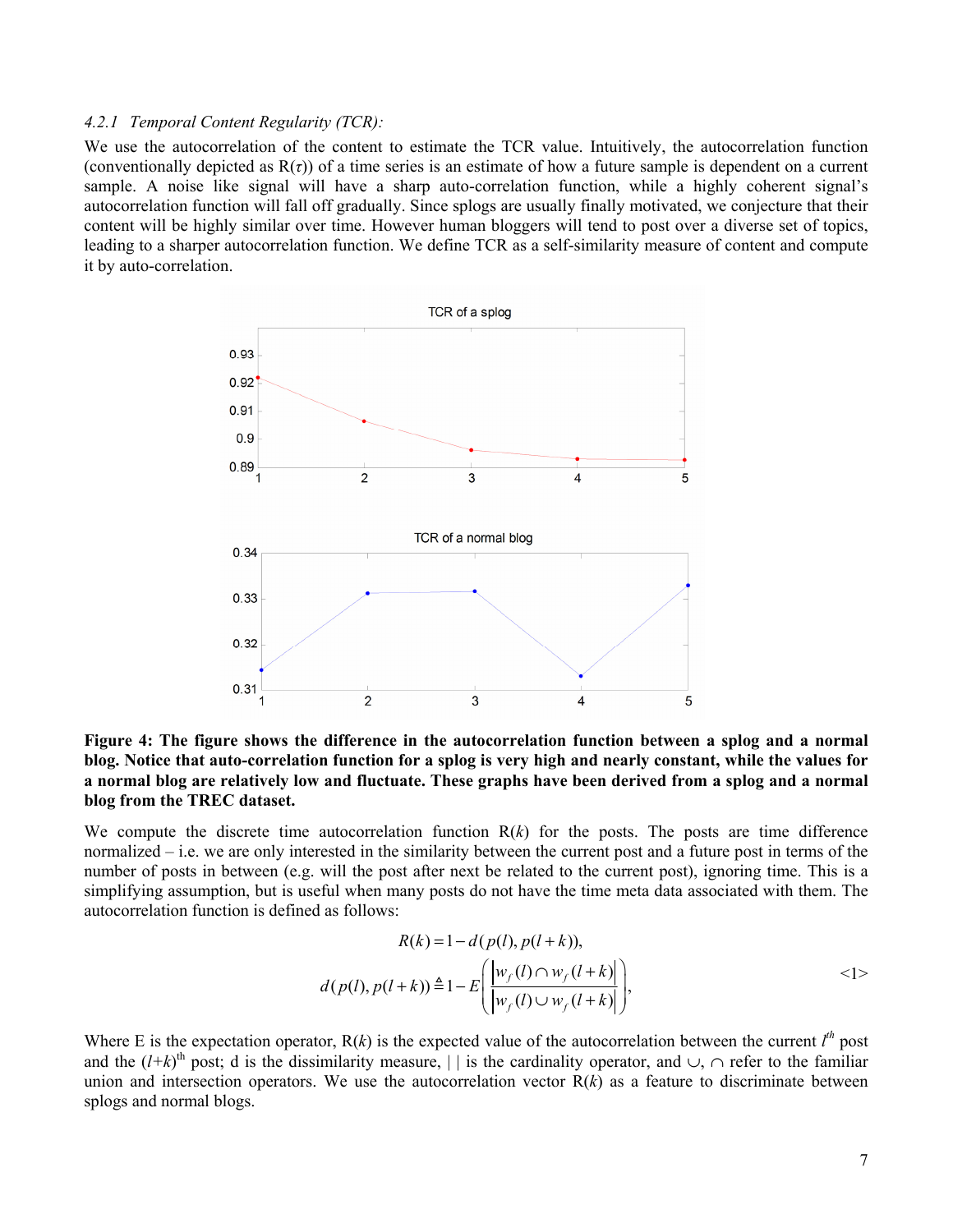#### *4.2.2 Temporal Structural Regularity (TSR):*

We estimate TSR of a blog by computing the entropy of the post time difference distribution. In order to estimate the distribution, we use hierarchical clustering on the post time difference values from a blog.



post interval distribution for a splog

**Figure 5: The figure shows the differences in the temporal regularity between a splog and a normal blog. A splog posts with a post time of 20 minutes, while a normal blog has post time interval that is highly varied and ranges to several hours to nearly a week.** 

The temporal structure of post time interval can be discovered by clustering close post intervals. We use hierarchical clustering method with single link merge criteria on the post interval difference values. The original dataset is initialized into *N* clusters for *N* data points. Two clusters are merged into one if the distance (linkage) between the two is the smallest amongst all pair wise cluster distances. We use the average variance stopping criteria for clustering. Once the clusters are determined, we compute cluster entropy as a measure of TSR:

$$
B_e = -\sum_{i=1}^{M} p_i \log p_i, \quad p_i = \frac{n_i}{N},
$$
  
\n
$$
TSR = 1 - \frac{B_e}{B_{\text{max}}},
$$

where  $B_e$  is the blog entropy,  $B_{max}$  is the maximum observed entropy, N is the total number of posts,  $n_i$  and  $p_i$  are the number of posts and the probability of the *i th* cluster respectively, and M is the number of clusters. Note that for some blogs including normal or splogs, post time is not available as part of the post metadata. We treat such cases as missing data. And if a blog does not have post time information, we do not use TSR as a feature.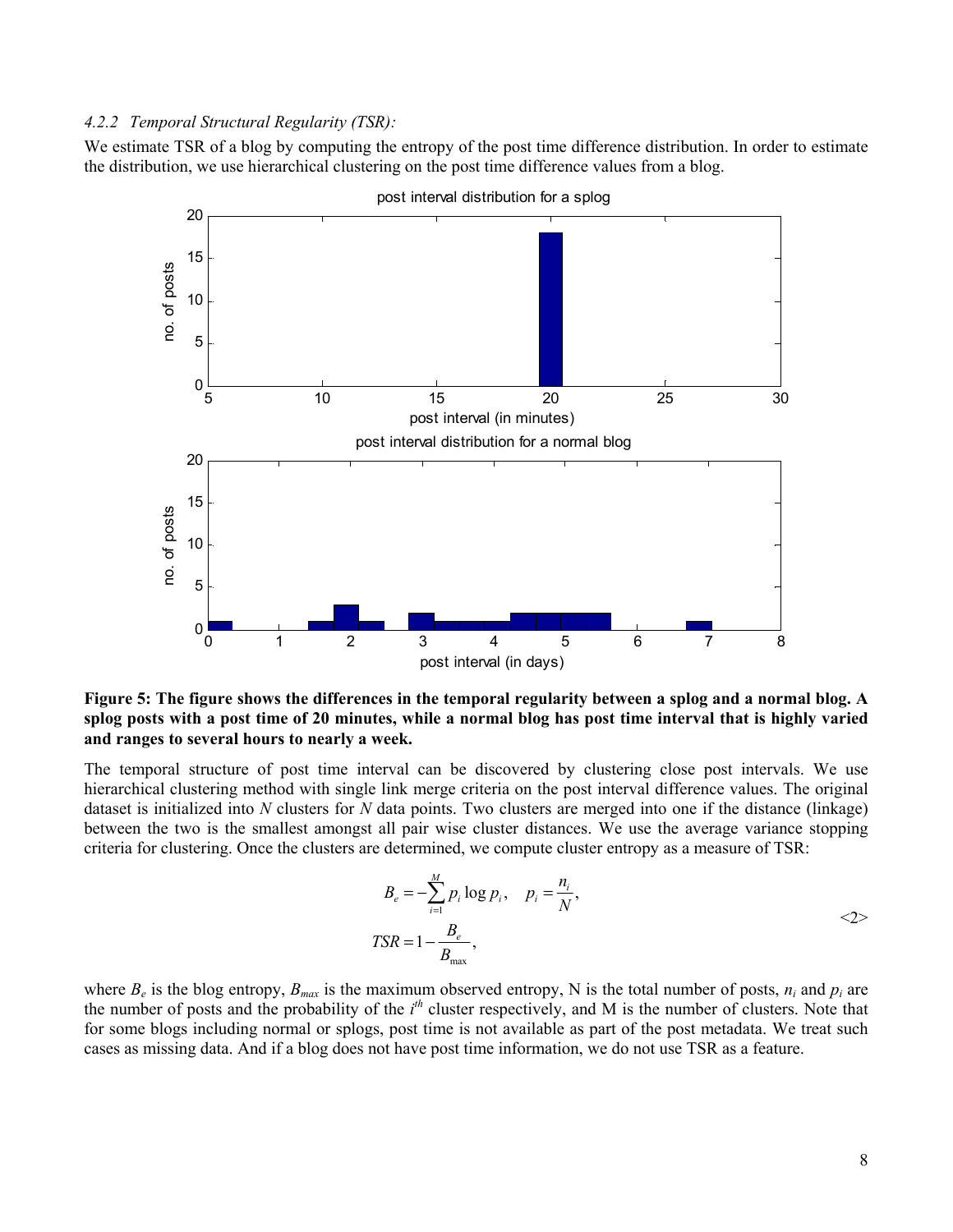## **4.3 Link regularity estimation**

Link regularity (LR) measures consistency in target websites pointed by a blog. We expect that a splog will exhibit more consistent behavior since the main intent of such splogs is to drive traffic to affiliate websites. Secondly we conjecture that there will be a significant portion of links that will be targeted to affiliated websites rather than normal blogs / websites. Importantly these affiliate websites will *not* be authoritative and we do not expect normal bloggers to link to such websites.

We analyze the splog linking behavior using the HITS algorithm [4]. The intuition is that splogs target focused set of websites, while normal blogs usually have more diverse targeting websites. We use HITS with out-link normalization to compute hub scores. The normalized hub score for a blog is a useful indicator of the blog being a splog.



**Figure 6: Normal blogs tend to link to authoritative websites while splogs frequently link to affiliate websites that are not authorities. The thickness of the arrow from the splog indicates the frequency with which the splog links to an non-authoritative, affiliate website.** 

We put blogs and their linking websites on two sides of a bi-partite graph to construct an adjacency matrix *A*, where  $A_{ij}=1$  indicates there is a hyperlink from blog  $b_i$  to website  $w_i$ . In the original HITS algorithm, good hubs and good authorities are identified by the mutually reinforcing relationship:  $a = A^T h$ ,  $h = Aa$ , where *a* is the authority score,  $h$  is the hub score and  $A$  is the adjacency matrix. A blog with divergent out-links to authoritative websites will obtain a higher hub score. To suppress this effect and on the other side reinforce the influence of blogs with focused targets, we normalize *A* by out-degrees of blogs and then compute hub scores for blogs as LR.

Our splog detector combines these new features (TCR, TSR, LR) with traditional content features into a large feature vector. We then use standard machine learning techniques (SVM classifier with a radial basis function kernel) to classify each blog into two classes: splog or normal blog.

## **5. DATA-PREPROCESSING AND GROUND TRUTH DEFINITION**

We have made significant efforts to pre-process the TREC-Blog dataset and to establish ground truth for training and testing. Our major contributions are summarized as follows: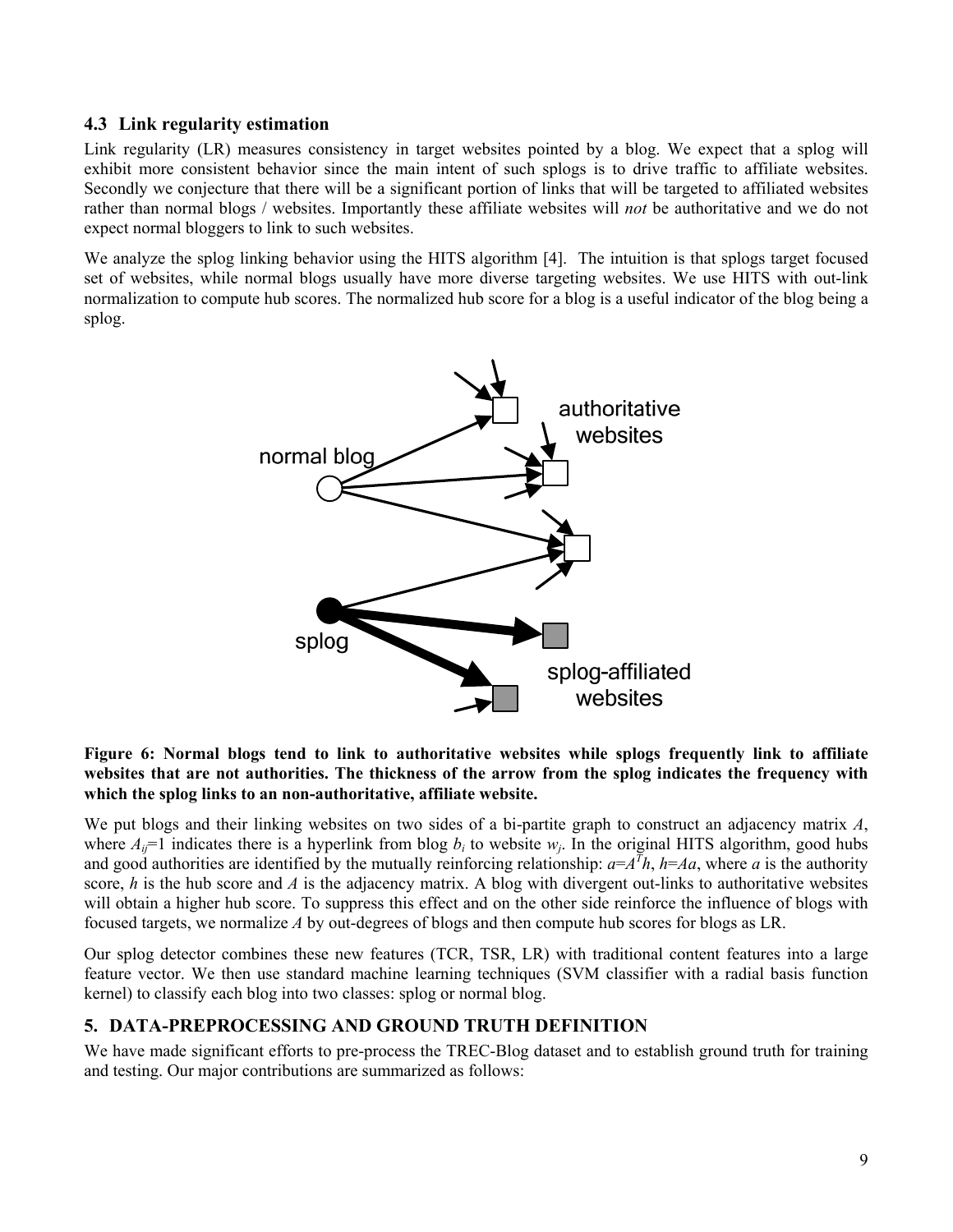- 1. **Pre-processing:** The TREC-Blog 2006 dataset is a crawl of 100,649 feeds collected over 11 weeks, from Dec. 6, 2005 to Feb. 21, 2006, totaling 77 days. After removing duplicate feeds and feeds without homepage or permalinks, we have about 43.6K unique blogs. We focus our analysis on this subset of blogs having homepage and at least one entry.
- 2. **Annotation tool:** We have developed a user-friendly interface (Figure 7) for annotators to label the TREC-Blog dataset. The detailed description of the tool is available at our webpage<sup>1</sup>. Essentially, in the interface, the content of the blogs and their contents are fetched from the database and presented to the annotator.



**Figure 7: Splog Annotation Tool to view and label blogs.** 

Through the interface as shown in Figure 7, an annotator can browse the blog homepage and entries that have been downloaded in the TREC-Blog dataset, or visit the blog site directly online, in order to assign one of the following five labels: (N) Normal, (S) Splog, (B) Borderline, (U) Undecided, and (F) Foreign Language.

- 3. **Disagreement among annotators:** We performed a pilot study to investigate how different annotators identify splogs. We presented a set of 60 blogs to a group of 6 annotators, asking them to assign each blog to one of the five labels. One interesting result is that the annotators have agreement on normal blogs but have varying opinions on splogs (S/B/U), which suggests that splog detection is not trivial even for humans. We plan to conduct further intensive user studies.
- 4. **Ground truth:** As of August 24, 2006, we have labeled 9240 blogs by using our annotation tool. The 9240 blogs are selected using random sampling as well as stratified sampling methods. Among these 9240 blogs, 7905 are labeled as normal blogs, 525 are labeled as splogs, and the rest are borderline/undecided/foreign. The annotated splog percentage is lower than what has been reported because (1) some known splogs are prefiltered from the TREC dataset, and (2) we have selected to examine the 43.6K subset of blogs that have both homepages and entries downloaded.

Using the annotation tool to generate ground truth, we built a baseline splog detector and our detector.

 $\overline{a}$ 

<sup>&</sup>lt;sup>1</sup> http://www.public.asu.edu/~ylin56/project/splog\_detection/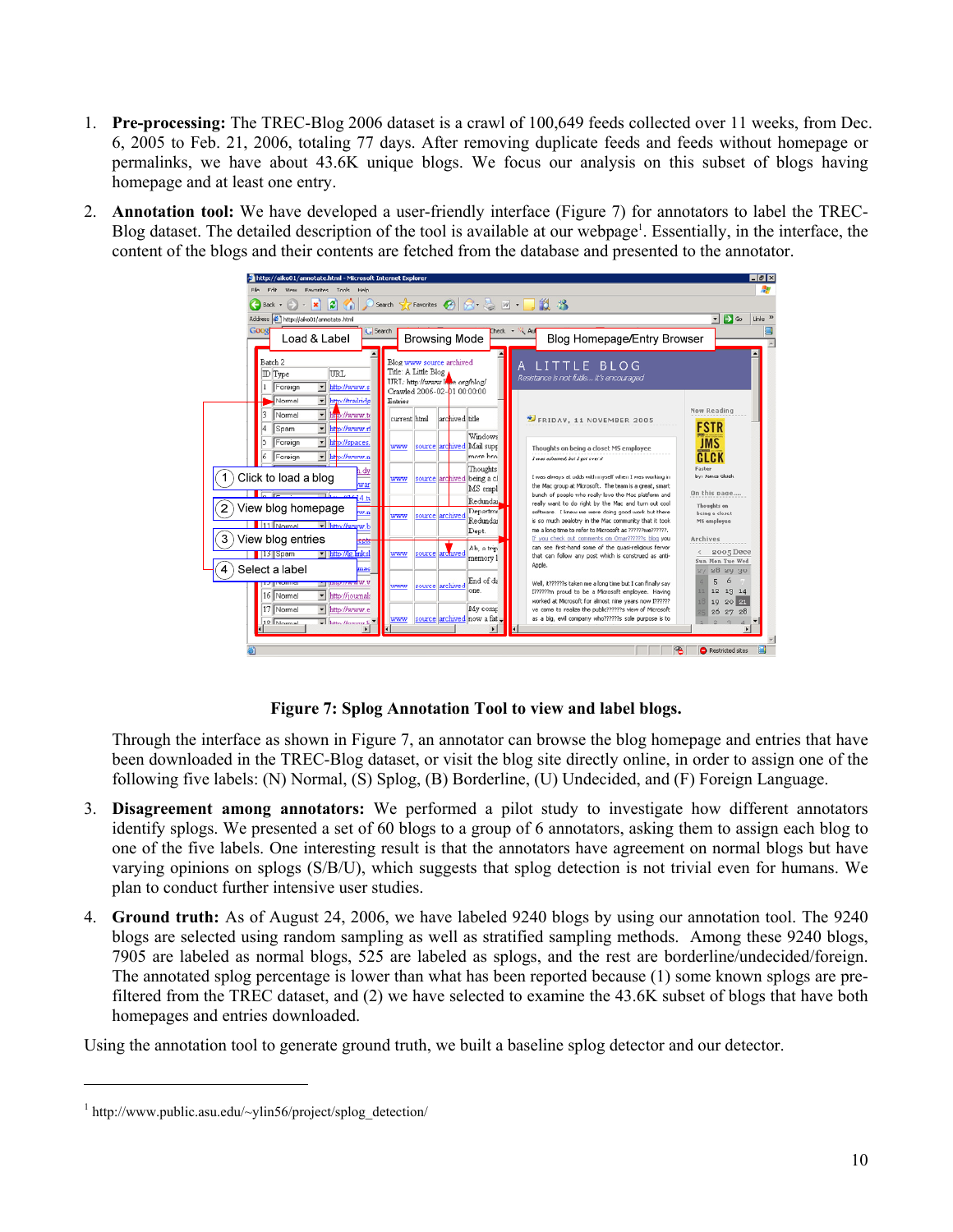# **6. EXPERIMENTAL RESULTS**

In this section, we present the annotation results. We manually labeled 7905 normal blogs and 525 splogs. We decided to create a symmetric set for evaluation containing 525 splogs and 525 normal blogs.

# **6.1 Offline (Traditional)**

In the traditional offline task, we used all the 1050 samples for evaluation. We used a five fold cross-validation technique to evaluate the performance of the splog detector. The results show that the proposed classifier and the new temporal and structural features work well together. In Table 2, we summarize the results of the offline detection. The table shows the comparison between content features of different dimensionality against the combination of the same feature with the regularity features (TCR, TSR, LR). We use four measures – AUC (area under the ROC curve, also ref. Figure 8), accuracy, precision and recall. The results indicate that the proposed feature set combines well with the traditional content based features, however the largest gains occur when the dimensionality of the content features is low.

**Table 2: The table shows a comparison of the baseline content scheme against the combination of baseline (designated as base-n, where n is the dimension of the baseline feature) with temporal and link-structure features (designated as R). The table indicates that the improvement due to the non-baseline features is smaller with increase in the number of dimensions to the baseline features.** 

| <b>Feature</b>  | <b>AUC</b> | accuracy | precision | recall |
|-----------------|------------|----------|-----------|--------|
| hase-253        | 0.966      | 0.915    | 0.923     | 0.907  |
| $R+base-253$    | 0.974      | 0.919    | 0.918     | 0.920  |
| <b>base-127</b> | 0.957      | 0.893    | 0.899     | 0.886  |
| $R+base-127$    | 0.968      | 0.925    | 0.931     | 0.918  |
| base-64         | 0.938      | 0.874    | 0.885     | 0.861  |
| $R+base-64$     | 0.948      | 0.908    | 0.918     | 0.895  |
| hase-32         | 0.895      | 0.834    | 0.837     | 0.831  |
| $R+base-32$     | 0.921      | 0.870    | 0.883     | 0.851  |
| R               | 0.814      | 0.696    | 0.860     | 0.469  |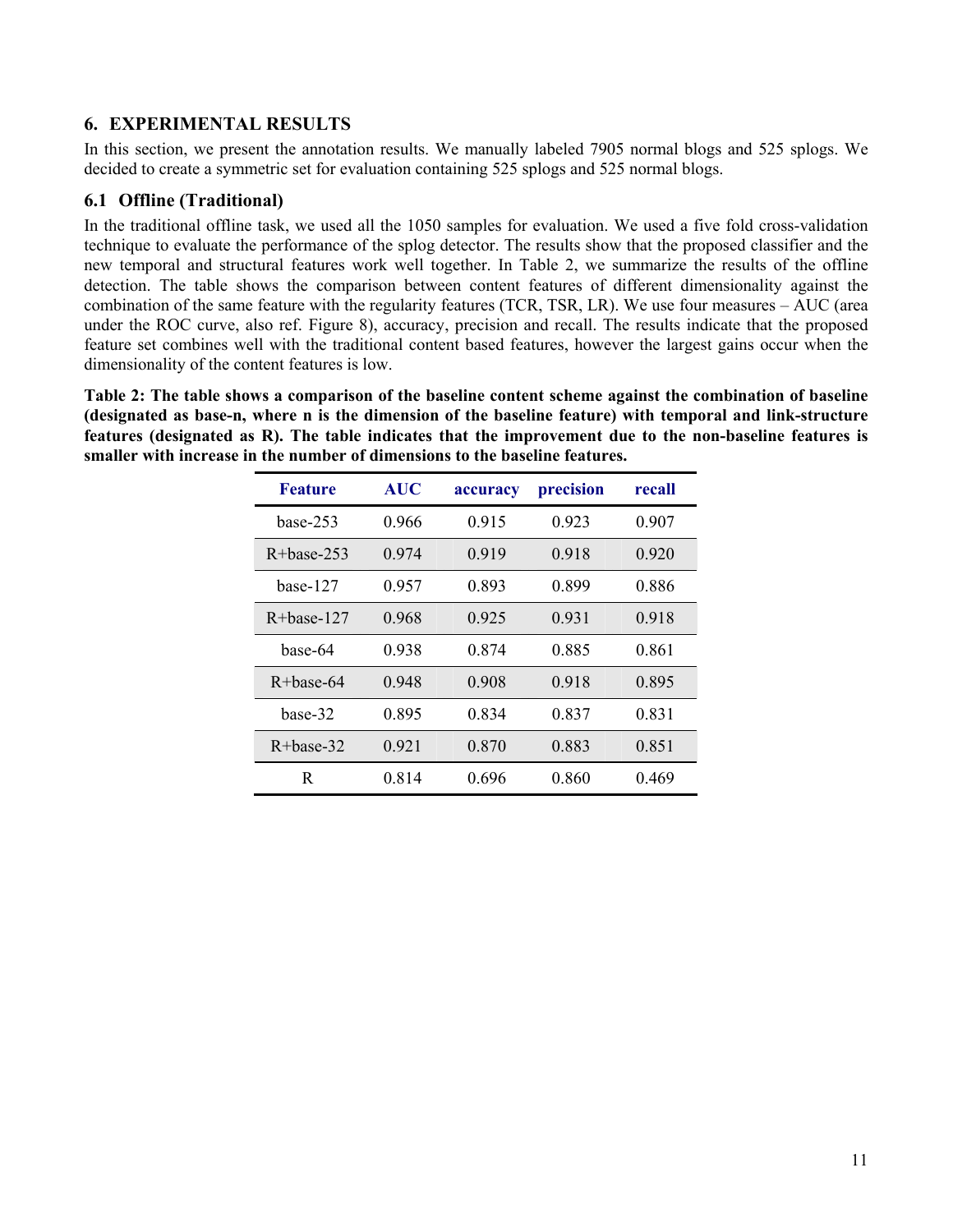

**Figure 8: The plot of the ROC curves for different values of the baseline feature size, base-n + R as well as the ROC curve due to the new features alone.** 

## **6.2 Online (Proposed)**

In the online evaluation framework, we are interested in the rate understanding the temporal effects in the splog classifier performance. In order to do this we create a training set  $B_0$  and testing sets  $B_1 - B_7$ . In the TREC dataset the crawler discovers new blogs every day, but refreshes the feed only every week. Due to this refresh anomaly, we test the data "weekly" as there is no intermediate download available for the blogs. The training sets  $B_1 - B_7$ refer to the blogs that were discovered on day *i* where  $1 \le i \le 7$ . We use 400 blogs for training (B<sub>0</sub>), and 360 blogs for testing  $(B_1-B_7)$ . The remaining 290 blogs were discovered after the 1<sup>st</sup> week and are not part of the testing set. We now introduce some notation for clarity:

- *t1, t2, …, tn*: testing period, week 1, 2, …, 7.
- $\blacksquare$  T<sub>r</sub>(*t*) denotes the training set blog B<sub>0</sub> data downloaded until time *t*. T<sub>r</sub>(1) would denote the data for the blogs corresponding the end of week 1.
- $T_e(t)$ : denotes the training set blog  $(B_1, B_2, ..., B_7)$  which are discovered in week 1) data downloaded until time *t*. Note that  $T_r \cap T_e = \phi$ .
- $C(T_r(t))$  or  $C_t$ : a classifier trained on  $T_r(t)$ .  $C_{t,F}$  denotes the classifier is trained using feature set F. For example  $C_{1, \text{base32+R}}$  denotes the classifier  $C_1$  using feature set base 32+R and where R = <TCR, TSR, LR>.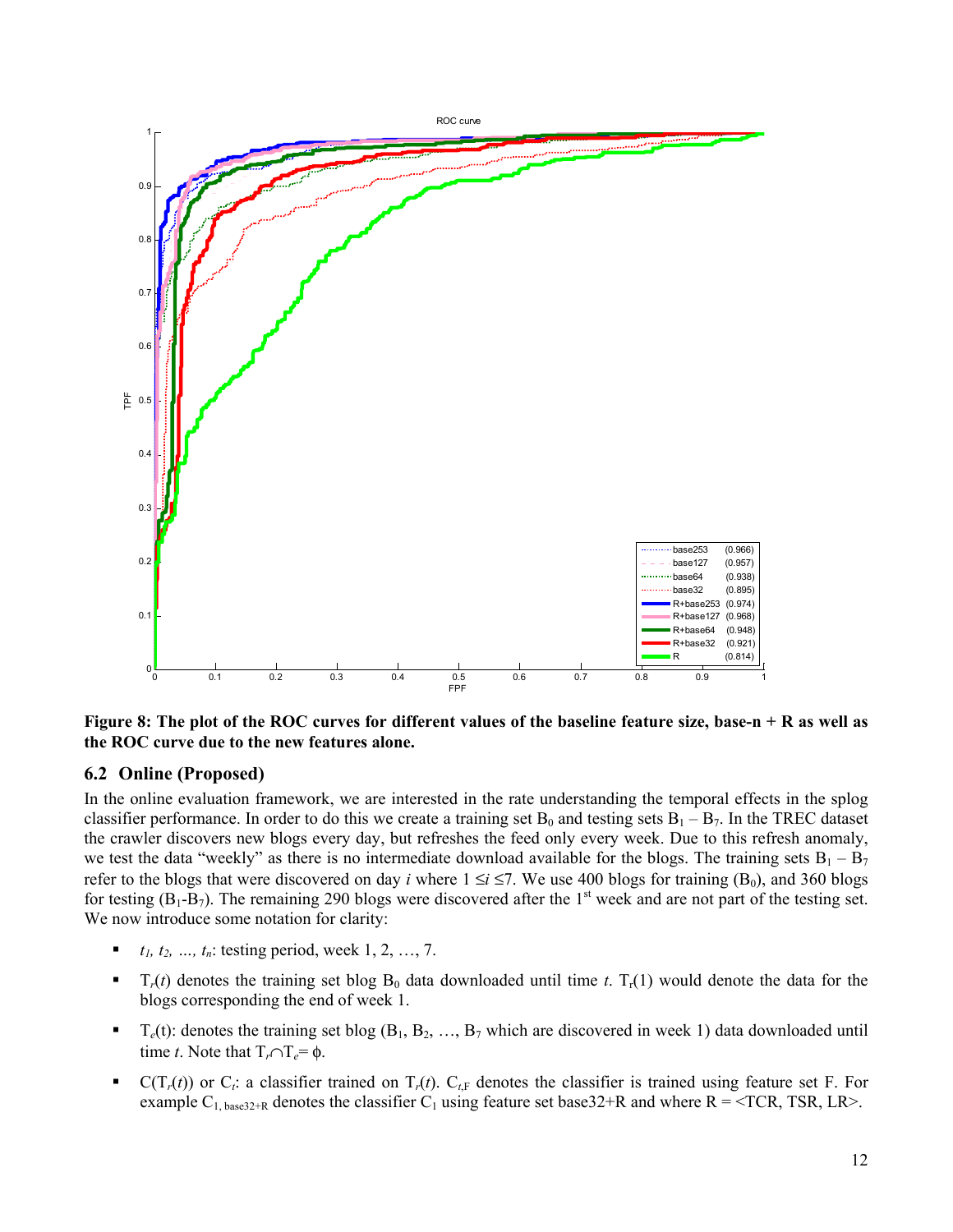$P(T_r(t_1), T_e(t_2))$  or  $P(t_1, t_2)$ : the performance of classifier trained on  $T_r(t_1)$ , i.e.  $C_1$  and tested on  $T_e(t_2)$ , or  $P(t_1, t_2)$ . For example P(1, 3) denotes the performance of classifier C<sub>1</sub> trained on the 1<sup>st</sup> week training set and tested on the 3rd week testing set.



Figure 9: The figure illustrates the online testing framework. The training set B<sub>0</sub> is partitioned weekly, as are the testing sets  $B_1 - B_7$ . At the end of each week, the splog detector is re-trained to include the latest week's labeled data and is then tested on blogs B<sub>1</sub>-B<sub>7</sub>. The test blogs have additional downloaded entries for the latest week as well. The symbols  $P_i$  refer to testing at the end of the  $i^{\text{th}}$  week.



**Figure 10: The figures for the online experiments show impact of adding the structural features in the online evaluation. In the absence of content data, the regularity features provide a significant boost to the both the AUC and the accuracy results.** 

The results for the online evaluation scheme are shown in Figure 10. They show the plot of  $P(i,i)$  against the weekly index *i,* with the metrics AUC (area under the ROC curve) and the accuracy metrics. The plot shows the result of testing the classifier on the data (testing sets  $B_1 - B_7$ ) collected after the  $i<sup>th</sup>$  week, with the classifier being